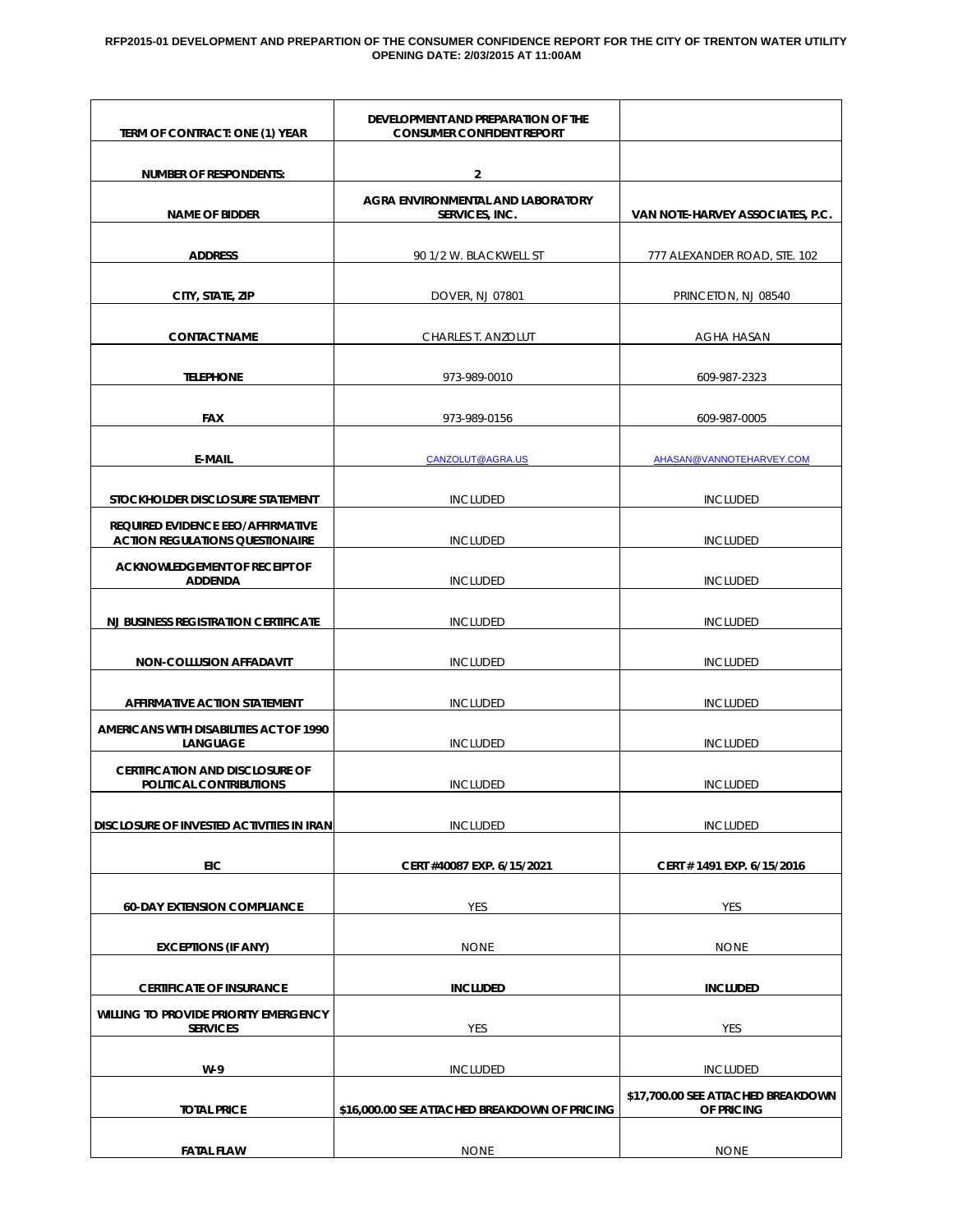# van note - harvey

777 Alexander Road Princeton. New Jersey 08540 609-987-2323 Fax: 609-987-0005

www.vannoteharvey.com



Since 1894

February 3, 2015

Ms. Isabel Garcia, Purchasing Agent City of Trenton Division of Purchasing 319 East State Street Trenton, NJ 08608

### $RE:$ Trenton Water Works RFP No. 2015-01 **FEE PROPOSAL** Development and Preparation of the 2015 Consumer Confidence Report VNHA #42451-070-22

Dear Ms. Garcia:

We are pleased to submit herewith one original and five copies of our Fee Proposal for the subject project.

In accordance with the Fee Proposal section of the RFP we propose as follows:

| Lump Sum to provide all services included in our technical proposal and in   \$16,500.00  <br>accordance with the requirements of the Safe Drinking Water Act to<br>complete Tasks 1 through 14 |             |
|-------------------------------------------------------------------------------------------------------------------------------------------------------------------------------------------------|-------------|
| All work necessary to completely satisfy the requirements of any Public<br>Notification to completely satisfy NJDEP requirements (to be billed only if<br>the work is authorized by TWW)        |             |
| <b>Grand Total</b>                                                                                                                                                                              | \$17,700.00 |

Our Lump Sum Fee is based on the following assumptions which are part of this proposal:

- A. Items 1 through 21 of Van Note-Harvey Associates, P.C. Standard Provisions of Agreement (copy attached).
- B. Our fee for this project assumes that the information listed above will be made available to this office upon receipt of a purchase order and not later than May 16, 2015.
- C. Should work be requested which is beyond the scope of services described in our technical proposal, this additional work will be billed on an hourly basis at our Standard Hourly Billing Rates shown on the attached schedule.
- D. Invoices will be submitted for payment on a monthly basis for the work performed by VNHA at the time of invoice preparation. All invoices are due upon receipt. Invoices past due by sixty (60) days shall be just cause for suspension of all services by VNHA.